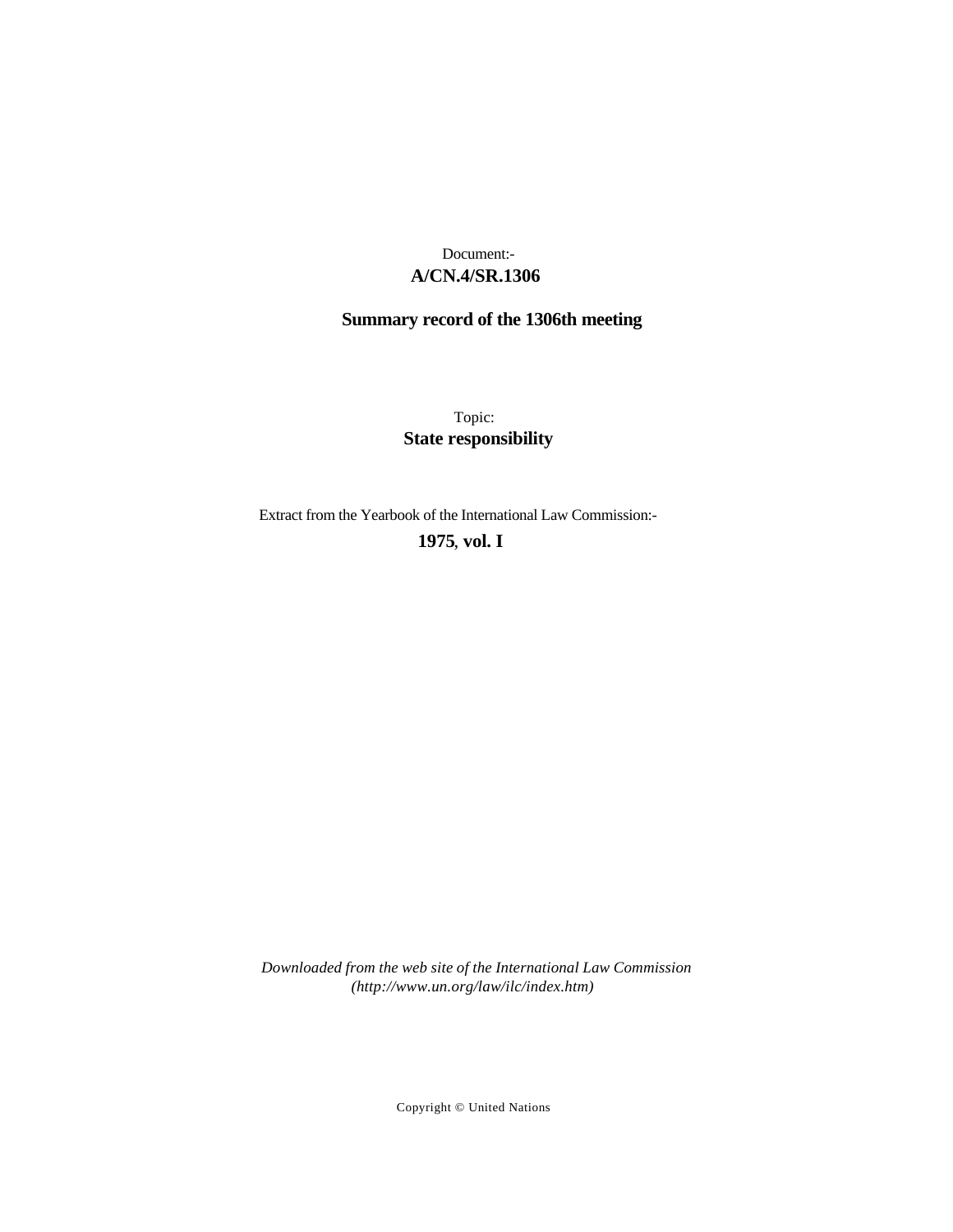as relics of the time when it had been believed that, in order to avoid abuses by the great Powers, a general formulation of the principles of responsibility should respect the peculiarities of regional practice and the provisions of individual constitutions. If a similar approach were adopted today, it was very doubtful whether it would ever be possible to agree on a rule that would satisfactorily cover the broad principle of integral responsibility of States for wrongful acts. Fortunately, the circumstances which had given rise, in a legitimate reaction, to the Drago doctrine and the Calvo clause, no longer obtained.

46. While, subject to minor drafting changes, he fully approved of the terms of paragraph 1, he had doubts about paragraph 2. That paragraph was based on the so-called United States tradition, established by Secretary of State Bayard (A/CN.4/264, paras. 14 and 15), according to which a State was exempt from responsibility when the *ultra vires* character of the acts of individuals or organs acting in its name was too obvious to be ignored by the other interested parties. Through the works of European writers, that doctrine had influenced the formulation of article 8, paragraph 2, second sub-paragraph, of the draft articles adopted by the 1930 Codification Conference *(ibid.,* para. 50) which he found clearer than the paragraph proposed by the Special Rapporteur.

47. He agreed with previous speakers who considered that paragraph 2 was unnecessary. It weakened the general principle of responsibility for *ultra vires* acts, and did so unnecessarily: if an act was "by its very nature" outside the competence of an organ or entity, the lack of competence would be so obvious and striking that the act would be seen as the conduct of a private person acting as such, and would come within the scope of a different article. Should the majority of the Commission be in favour of retaining the idea contained in paragraph 2, he would prefer it to be expressed in paragraph 1, in wording similar to that adopted by the Hague Conference or the learned societies mentioned in the Special Rapporteur's report. As paragraph 2 stood, it constituted an escape clause for States wishing to evade their responsibility and thus departed from the intention of the article to close all such loopholes.

48. Mr. EL-ERIAN said he agreed with the principle of draft article 10 and associated himself with those speakers who had stressed the importance of safeguarding the basic principle that a State should not, in any circumstances, be able to evade its international responsibility or invoke certain pretexts to escape its international obligations. The principle was all the more important because the Commission had decided to extend the scope of the draft articles beyond the traditional context of international responsibility for the maltreatment of aliens.

49. With regard to paragraph 1, he took it that the expressions "organ of the State" and "entity empowered to exercise . . . authority" covered what, for instance, was meant by the phrase "official, or employee of the State acting within the scope of the .. . authority ", used in the Harvard Codification draft quoted by the Special Rapporteur (A/CN.4/264, para. 47).

50. Like other members of the Commission, he had doubts about the exception provided for in paragraph 2. His difficulty did not arise from the reference to "manifest" lack of competence; the Special Rapporteur had pointed out that it would be desirable to keep the wording of article 10 in line with that of article 46 of the Vienna Convention on the Law of Treaties. Furthermore, the word "manifest" was also used in the Vienna Convention on the Representation of States in their Relations with International Organizations of a Universal Character.<sup>8</sup> In his view, there was no objection to using the word since, for the purposes of legislation at least, the idea of something being "manifest" was recognized in both internal and international law; the task of defining the exact scope of the term could be left to the courts. Perhaps the doubts expressed about its use could be dispelled by using the phrase adopted by the 1930 Codification Conference, "... so apparent that the foreigner should have been aware of it and could, in consequence, have avoided the damage" *(ibid.,* para. 50).

51. He agreed with Mr. Sette Camara that it would be better to delete paragraph 2. If a majority of the members of the Commission wished to retain an exception, it should be further restricted. There were two points to be borne in mind. First, the analogy with the law of treaties could not be applied *stricto sensu,* because of the difference between the position of an individual who wished to bring a claim against a State and that of a State considering similar action within the context of a treaty relationship. Secondly, while article 10, paragraph 1, related to the conduct of organs acting in their official capacity, but exceeding their competence, and article 11 related to the conduct of private individuals, there could be a third class of cases in which an organ manifestly exceeded its competence or manifestly broke the law concerning its activity. In his view, the responsibility of the State in such cases was not vicarious, and did not arise only if the State had neglected to prevent a wrongful act. Nor should the organ in question be regarded as an individual by reason of the fact that it had acted outside its competence. On the contrary, the mere fact that the author of the act was an organ of the State meant that the State was responsible for his conduct, although the responsibility would naturally not be the same as if the organ had acted within its competence.

The meeting rose at 1.05 p.m.

8 A/CONF.67/16, article 77, para. 2.

#### **1306th MEETING**

*Friday, 9 May 1975, at 10.45 a.m.*

#### *Chairman:* Mr. Abdul Hakim TABIBI

*Members present:* Mr. Ago, Mr. Bilge, Mr. El-Erian, Mr. Elias, Mr. Hambro, Mr. Kearney, Mr. Martinez Moreno, Mr. Pinto, Mr. Quentin-Baxter, Mr. Ramangasoavina, Mr. Reuter, Mr. Sahovic, Mr. Sette Camara, Mr. Tammes, Mr. Tsuruoka, Mr. Ushakov, Mr. Yasseen.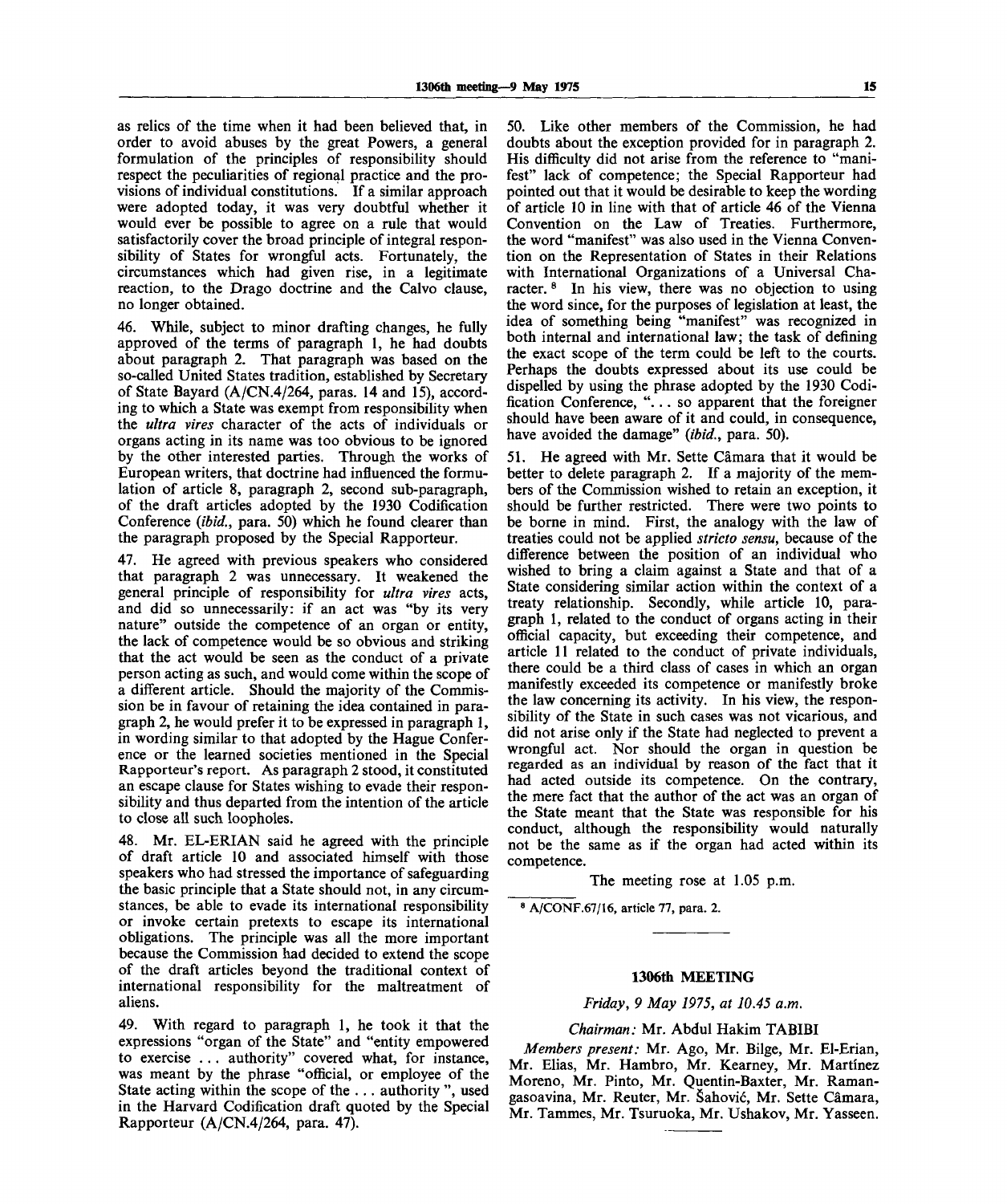## State responsibility (A/CN.4/264 and Add.1;<sup>1</sup> A/9610/Rev.1<sup>2</sup>) [Item 1 of the agenda] *(continued)*

DRAFT ARTICLES SUBMITTED BY THE SPECIAL RAPPORTEUR

ARTICLE 10 (Conduct of organs acting outside their competence or contrary to the provisions concerning their activity) <sup>3</sup> *(continued)*

1. The CHAIRMAN invited the Special Rapporteur to reply to comments by members of the Commission.

2. Mr. AGO (Special Rapporteur) said he was glad to note that the members of the Commission considered the principle stated in paragraph 1 of article 10 to be established. The question dealt with in that article, far from being theoretical, as some might have believed, was of undeniable practical importance. The principle had been justified on various grounds by the members of the Commission. Mr. Kearney had referred to the notions of equity and the security of international relations; Mr. Bedjaoui had referred to the State's control of its own territory and the consequences of that control; Mr. Hambro, Mr. Quentin-Baxter and Mr. Tammes had spoken of the primacy of international law over internal law. Mr. Martinez Moreno had given a historical account of the issue to explain why some countries had, in certain circumstances, come to adopt a position at variance with the principle; but he had stressed that times had changed and that conditions were now such that the principle could be generally accepted.

3. The only difficulties that arose were how to apply the principle and how to formulate it. Mr. Tsuruoka had pointed out that where practical application was concerned, political considerations sometimes prevailed over legal ones. There was, indeed, no denying that in certain spheres, such as diplomatic protection, the State did not have the duty to protect, but only the faculty of protecting, its nationals abroad. In order not to impair its relations with a particular State, the State in question sometimes preferred not to give its diplomatic protection, thus putting its political interests first. His answer to that argument was that diplomatic protection was concerned with the application of responsibility, whereas the problem before the Commission was how to define responsibility and determine the acts of the State which engaged its responsibility, regardless of whether that responsibility was applied or not.

4. Some members had mentioned that the principle that the State was responsible for all the acts of its armed forces had been codified in one of the Hague conventions.<sup>4</sup> But that very specialized Convention could not provide a basis for the drafting of the article under consideration, since it went beyond the responsibility of States for internationally wrongful acts and made provision for a veritable guarantee covering all damage that might be caused by armed forces, whether they had acted as organs or as private persons.

5. Nearly all the members of the Commission had pointed out that the cases provided by international practice and jurisprudence, or cited by writers on international law, were mainly cases of injury caused to private persons, and that in those cases the use of coercion was frequent. On the latter point, he observed that in a number of cases it was an omission or a denial of justice that was held against the respondent State, not the use of coercion. On the other hand, it was true that many cases related to violation of the international legal obligations of the State regarding the treatment of foreigners. But the Commission should go beyond international practice, jurisprudence and doctrine, and formulate a really general rule to cover all cases of violation of international obligations, and especially of the basic obligations of the State, whether they concerned security, peace, the sovereignty and the independence of States, or the protection of fundamental human rights. Reference had sometimes been made to the obligations the State assumed, not towards another State, but towards the international community as a whole; with the evolution of international law, the variety and number of those obligations tended to increase.

6. As to the question whether it would be better to express the rule under discussion in positive or in negative terms, most of the members of the Commission seemed to favour a positive formula. Mr. Kearney, for example, had maintained that a positive formulation reduced the possibilities of evading responsibility. Mr. Ushakov and Mr. Ramangasoavina, who shared that view, had even made reservations about the use of the word "nevertheless", which seemed to them to give a negative character to the formula he had proposed. Mr. Bedjaoui would prefer, on the contrary, to emphasize the negative character of the formula in order to give greater prominence to the exception. Like the majority of members of the Commission, he (the Special Rapporteur) thought it would be better to state the principle that certain acts were attributable to the State, even when the authors had acted beyond their competence under internal law or had contravened provisions of that law.

7. As far as the actual drafting of paragraph 1 was concerned, the first question was whether to mention only the organs of the State or also those of other entities empowered to exercise elements of the governmental authority. His personal view was that the case of an *ultra vires* act committed by an organ of such an entity should also be covered. For instance, if a foreign ambassador serving in Rome travelled to Sardinia, he would be under the protection both of the Italian State and of the autonomous region of Sardinia. If he was injured by the conduct of a member of the Sardinian police acting beyond his competence or contrary to his orders, that would be regarded as an act of the State. An example Mr. Tsuruoka was fond of quoting was that of the private police of the Japanese National Railway Company, who might have to intervene on a train because of a bomb warning; if, contrary to the orders of his

<sup>1</sup>  *Yearbook* .. . *1972,* vol. II, pp. 71-160.

<sup>2</sup>  *Official Records of the General Assembly, Twenty-ninth Session, Supplement No. 10* (see *Yearbook .. . 1974,* vol. II, Part One, pp. 157-331).

<sup>&</sup>lt;sup>8</sup> For text see 1303rd meeting, para. 1.

<sup>\*</sup> The Hague Convention of 1907 (IV) respecting the Laws and Customs of War, article 3. See J. D. Scott, *The Hague Conventions and Declarations of 1899 and 1907,* 3rd ed. (New York, 1918), p. 103.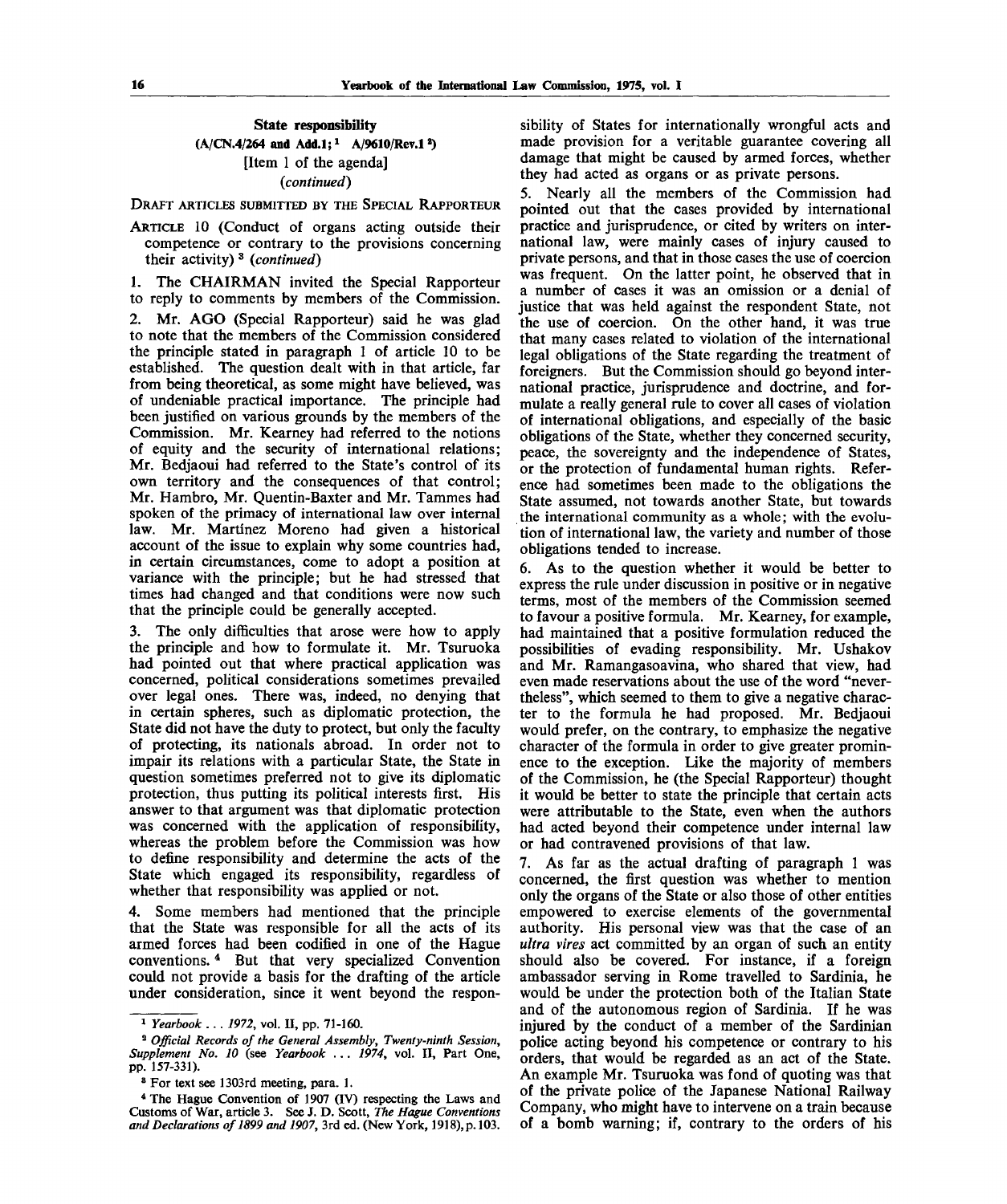superiors, a member of that police force searched the diplomatic bag of a passenger, his conduct should be covered by the provision under consideration. Hence it was important to find a sufficiently general formula to cover all cases.

8. Some members of the Commission had said that in view of the drafting of the preceding articles, the capacity in which the organ acted need not be described as "official". He was quite willing to accept that view, but he could not accept any of the other expressions suggested. The expression "under cover of their status as organs" seemed too picturesque; the expressions "under the colour" and "ostensible authority" might be excellent in English, but were untranslatable; the expression "real or apparent authority" was vague and might provide loopholes. Lastly, the expression "making use of means placed at its disposal" was not acceptable, because a policeman, instead of using his own weapon, might use a private person's weapon to kill a diplomat, or might incite a private person to commit the act; in either case it would be an act of the State. Besides, the latter expression was not appropriate for cases of omission, which were just as common as cases of commission. Consequently, it would be better simply to provide that the organ in question must have acted in its capacity as an organ, though it would be necessary to explain in the commentary to article 10 that that formula should be understood as applying to all kinds of situations.

9. Some members had questioned whether cases of lack of competence need really be distinguished from cases of contravention of instructions. In his opinion, that distinction was indispensable, because it might happen that the conduct of an organ, though remaining within the limits of its competence, was contrary to special instructions. Thus one contingency did not rule out the other, and it would be dangerous not to mention both.

10. Some members of the Commission had referred to cases in which personal liability was added to the State's responsibility and had even mentioned the Nuremberg trial. But questions of that nature ought not to be introduced into a discussion which should bear only on the attribution to the State of internationally wrongful acts which gave rise to responsibility of the State itself.

11. Since the views expressed by members on paragraph 1 of article 10 were in agreement, the following new wording should not raise any difficulties:

"1. The conduct of an organ of the State or of another entity empowered to exercise elements of the governmental authority shall be considered as an act of the State under international law even if, in the particular case, the organ exceeded its competence according to internal law or contravened the rules of that law concerning its activity, provided that it acted as an organ."

12. With regard to paragraph 2, Mr. Sahovic had inquired whether it stated a secondary rule or limited the primary rule in paragraph 1. The intention had been to place limitations on the primary rule, like those reflected in doctrine, judicial decisions and codification drafts on the subject. While some members had been in favour of limitations of that kind and had commented only on the drafting, others had expressed doubts about the need for paragraph 2 and considered the stipulated exception too broad. In particular, Mr. Ushakov feared that the provision might be made a generally applicable rule, whereas it was not applicable to cases other than violations of the obligations of States towards foreigners. If, for example, an executive organ sent troops abroad without previously obtaining the constitutionally necessary consent of a legislative organ, and thus manifestly exceeded its competence, its act would be attributable to the State.

13. The only reason why he had included a paragraph 2 in draft article 10 was to take account of the opinion of the great majority of writers, who recognized limitations of the general principle. So far as he was personally concerned, as early as 1939 he had held a contrary view, when he had written that it was immaterial whether, "from the point of view of the internal legal order of the State, the act of the organ must be characterized as a valid act or as an invalid or wrongful act, for even if the act is invalid or wrongful, it is still an act performed by a person in his capacity as an organ and taking advantage of that capacity .. . In conclusion, then, international law considers any conduct of an organ having acted in that capacity in the case in point as an act which may possibly be characterized as a wrongful act attributable to the State".<sup>5</sup> He was still equally convinced that no exceptions should be made in specific cases of responsibility. The obligations assumed by States in regard to the treatment of foreigners were also obligations under international law, and the general rule should cover them entirely.

14. Mr. Kearney thought that in practice it would be difficult to determine whether the conduct of an organ was foreign to its "specific functions", and that the use of those words might provide a loophole for States. Mr. Tammes and Mr. Ushakov had pointed out that the word "manifest" referred to a situation very different from that contemplated in article 46 of the Vienna Convention on the Law of Treaties.<sup>6</sup> It appeared that an analogy could not be drawn between the case of the State which concluded an agreement with another State and the case of a State which committed a wrongful act. Mr. El-Erian had distinguished three classes of situations, the first of which included acts or omissions attributable to a State because they were acts of an organ of that State, or of an entity empowered to exercise elements of the governmental authority, which had acted within its sphere of competence and in accordance with its instructions. On the other hand, there were cases in which the organ had not acted as an organ, but as a private person. Even though there was no act of the State in such cases, the responsibility of the State might nevertheless be engaged, not under article 10, but under article 11, if other organs of the State had not taken the necessary

<sup>8</sup>  **R.** Ago, "Le delit international", *Academie de droit international, Recueil des cours,* 1939-11, vol. 68, p. 472. (Translated by the Secretariat.)

<sup>6</sup> See *Official Records of the United Nations Conference on the Law of Treaties, Documents of the Conference* (United Nations publication, Sales No. E.70.V.5) p. 295.